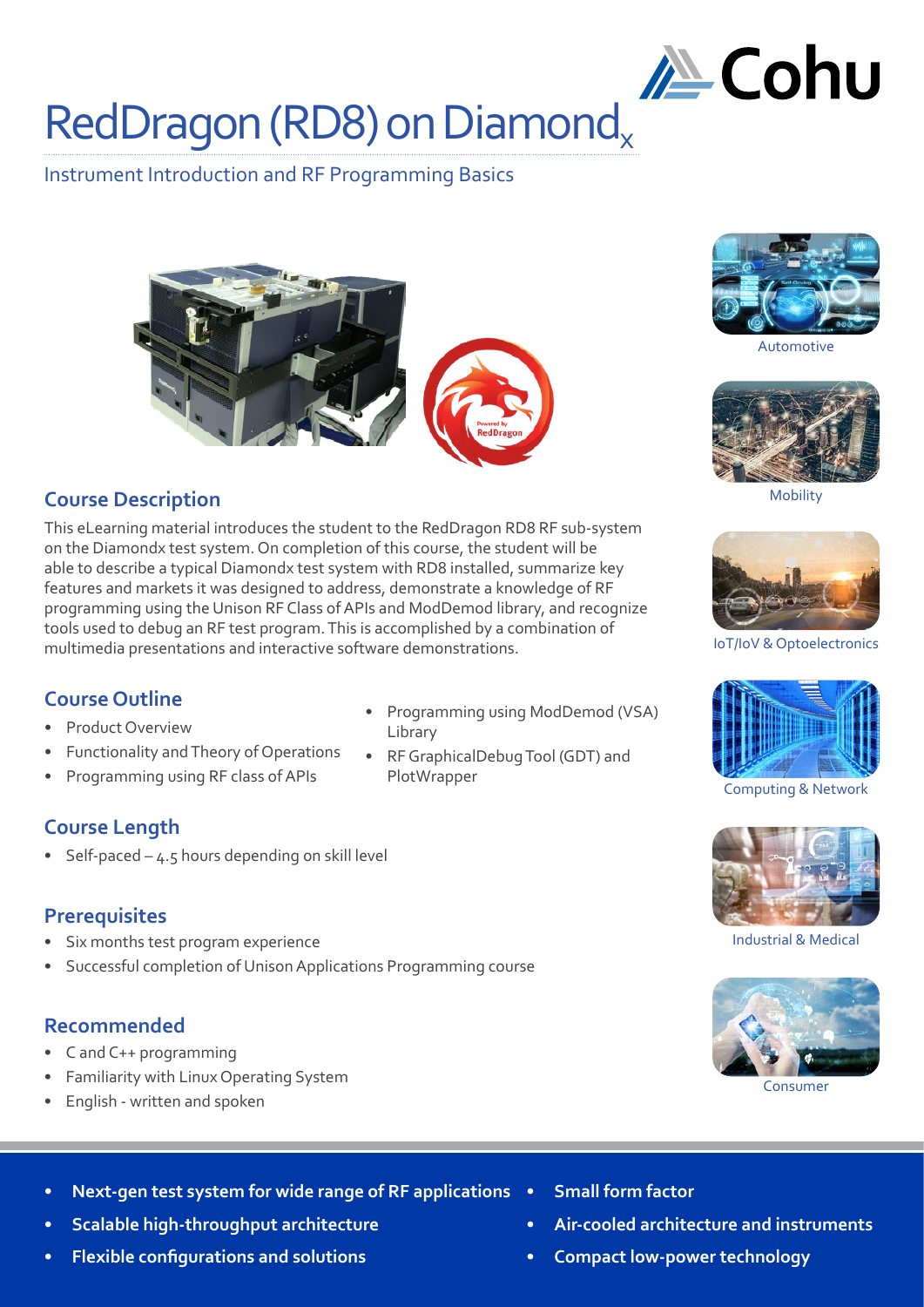# RedDragon (RD8) on Diamond<sub>v</sub>

# Instrument Introduction and RF Programming Basics

# **Course Modules**

#### **1 - Diamondx Test System with RedDragon**

On completion of this module student will be able to:

- Summarize Diamondx test system features including RD8 components
- Describe a typical RF config for testing RF SOC
- Identify some of the Diamondx test system hardware and instruments used in support of RF testing

#### **2 - Functionality and Theory of Operations**

On completion of this module student will be able to:

- Identify RedDragon RD8 target market segments
- Summarize key features and specifications
- Identify the RF sub-system hardware components and their recommended slot configurations and related DUT site connections

#### **3 - Programming using Unison RF Class of APIs**

On completion of this module student will be able to:

- Describe how to configure a Diamondx with RD8
- Add RD8 resources to a test program
- Recognize the Unison RF Class of APIs and their sub-categories
- Navigate and use the RF API Help material
- Describe and use the RF *Config* and *Setup* RF APIs
- Identify Unison RF *Source* APIs
- Demonstrate a working knowledge of the steps and APIs used to generate a Continuous Wave (CW) and Modulated signal
- Identify Unison RF *Measure* APIs
- Demonstrate a working knowledge of the steps and associated APIs used to make RF measurements

#### **4 – Programming using ModDemod (VSA) Library**

On completion of this module student will be able to:

**∕ Eohu** 

- Describe the purpose and API syntax of the Unison RF ModDemod(VSA) library
- Locate and use the ModDemod Help material
- Identify the structure and use of the
- Cohu-supplied modulation waveforms (.urf)
- Demonstrate a working knowledge of the VSA.HW and RF Envelope APIs used to source and measure *continuous* RF signals
- Demonstrate a working knowledge of how to source and measure a *modulated* LTE FDD RF signal using the ModDemod VSA.LTE and RF PowerSpectrum APIs

#### **5 – RF GraphicalDebugTool (GDT) and Plotting**

On completion of this module student will be able to:

- Recognize the different RF GDT views
- Use the GDT to confirm instrument settings and measurement results
- Describe the features of the Unison DataAnalysis (Plotter) Tool to display signals being exchanged with the Device Under Test (DUT)
- Summarize the ModDemod (VSA) library debugging features contained in the VSAPlotter Class

- **• Next-gen test system for wide range of RF applications**
- **• Scalable high-throughput architecture**
- **• Flexible configurations and solutions**
- **• Small form factor**
- **• Air-cooled architecture and instruments**
- **• Compact low-power technology**